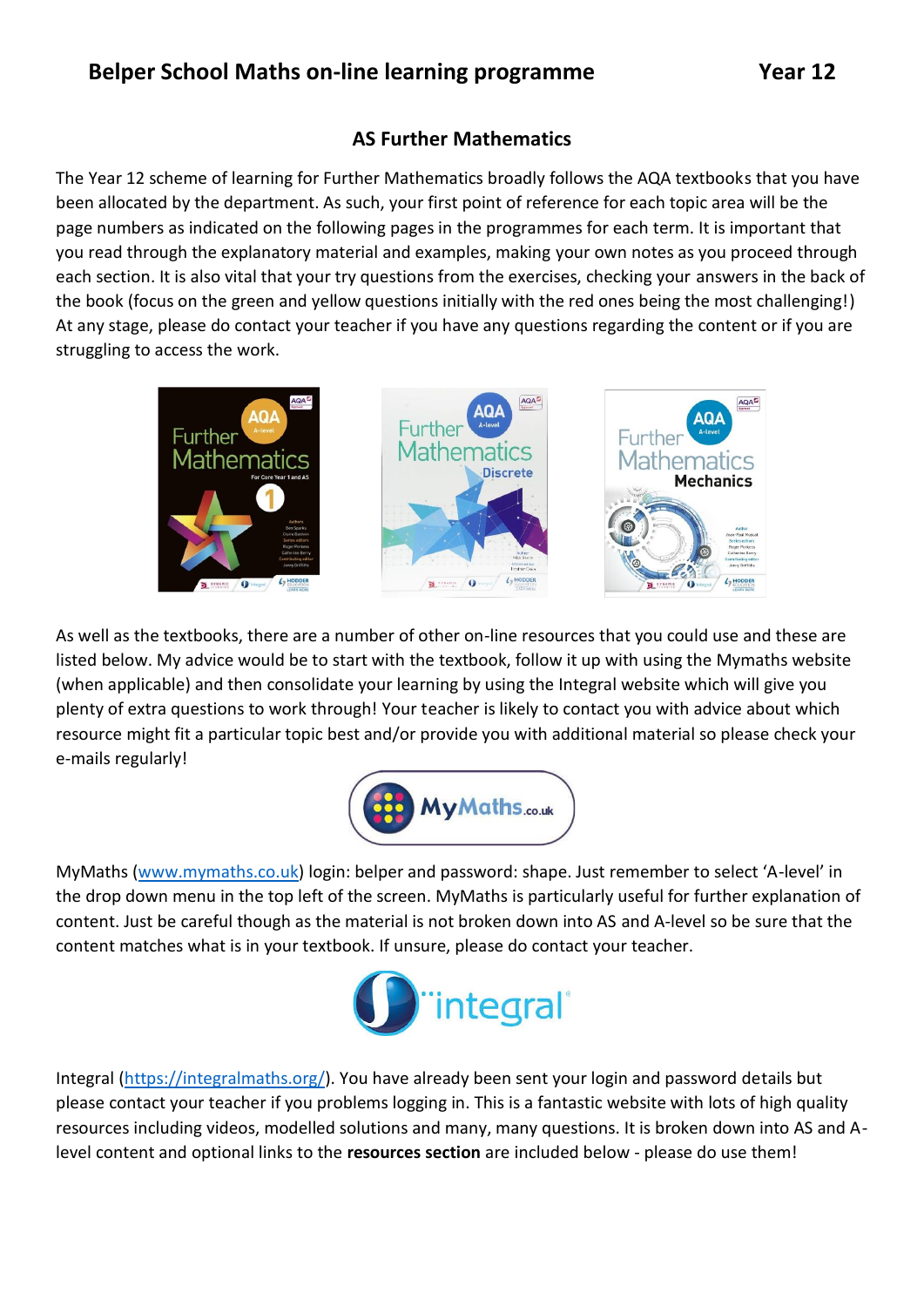| <b>Week</b><br><b>Number</b>   | <b>Textbook</b> | Year 12 Autumn Term FURTHER MATHS Page References                   |
|--------------------------------|-----------------|---------------------------------------------------------------------|
| $\mathbf{1}$<br>$\overline{2}$ | Pure            | Matrices and transformations: p2-p27                                |
|                                |                 | https://2017.integralmaths.org/course/view.php?id=8&sectionid=137   |
|                                |                 | https://2017.integralmaths.org/course/view.php?id=8&sectionid=138   |
|                                | <b>Discrete</b> | Graphs and graph theory: p1-p9                                      |
|                                |                 | https://2017.integralmaths.org/course/view.php?id=41&sectionid=1707 |
| 3<br>4                         | Pure            | <b>Combined transformations: p27-p32</b>                            |
|                                |                 | https://2017.integralmaths.org/course/view.php?id=8&sectionid=138   |
|                                |                 | Invariance: p33-p37                                                 |
|                                |                 | https://2017.integralmaths.org/course/view.php?id=8&sectionid=139   |
|                                |                 | Determinants and inverses: p197-207                                 |
| 5                              |                 | https://2017.integralmaths.org/course/view.php?id=8&sectionid=158   |
|                                | <b>Discrete</b> | Networks: p22-p41                                                   |
|                                |                 | https://2017.integralmaths.org/course/view.php?id=41&sectionid=1708 |
|                                |                 | https://2017.integralmaths.org/course/view.php?id=41&sectionid=1703 |
|                                |                 | https://2017.integralmaths.org/course/view.php?id=41&sectionid=1709 |
|                                | Pure            | Summation of series: p93-p106                                       |
| 6                              |                 | https://2017.integralmaths.org/course/view.php?id=8&sectionid=150   |
| 7                              | <b>Discrete</b> | Network flows: p75-p80                                              |
|                                |                 | https://2017.integralmaths.org/course/view.php?id=41&sectionid=1704 |
|                                | Pure            | Complex numbers: p39-p47                                            |
|                                |                 | https://2017.integralmaths.org/course/view.php?id=8&sectionid=142   |
|                                |                 | Complex number geometry: p135-p147                                  |
| 8                              |                 | https://2017.integralmaths.org/course/view.php?id=8&sectionid=143   |
| 9                              |                 | https://2017.integralmaths.org/course/view.php?id=8&sectionid=154   |
| 10                             | <b>Discrete</b> | Further graph theory: p9-p13                                        |
|                                |                 | https://2017.integralmaths.org/course/view.php?id=41&sectionid=1707 |
|                                |                 | Linear programming: p43-p48                                         |
|                                |                 | https://2017.integralmaths.org/course/view.php?id=41&sectionid=1710 |
|                                | Pure            | Complex loci: p148-159                                              |
|                                |                 | https://2017.integralmaths.org/course/view.php?id=8&sectionid=155   |
| 11                             |                 | Roots of polynomials: p52-p69                                       |
| 12                             |                 | https://2017.integralmaths.org/course/view.php?id=8&sectionid=146   |
|                                |                 | https://2017.integralmaths.org/course/view.php?id=8&sectionid=147   |
|                                | <b>Discrete</b> | Critical path analysis: p58-p66                                     |
|                                |                 | https://2017.integralmaths.org/course/view.php?id=41&sectionid=1700 |
| 13                             | Pure            | Proof by induction: p107-p116                                       |
| 14                             |                 | https://2017.integralmaths.org/course/view.php?id=8&sectionid=950   |
|                                | <b>Discrete</b> | Game theory: p90-p100                                               |
|                                |                 | https://2017.integralmaths.org/course/view.php?id=41&sectionid=1701 |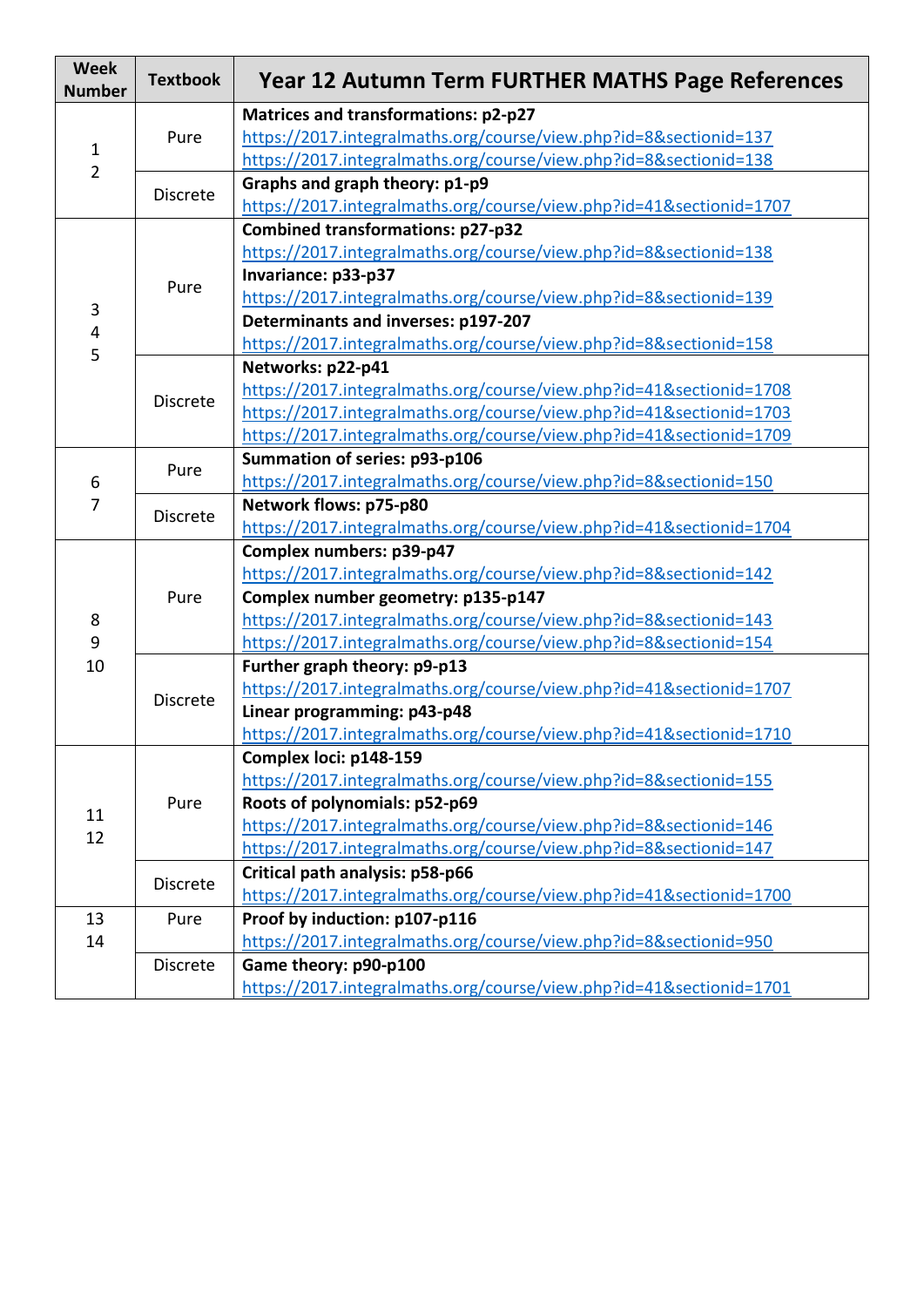| <b>Week</b><br><b>Number</b> | <b>Textbook</b>  | <b>Year 12 Spring Term FURTHER MATHS Page References</b>            |
|------------------------------|------------------|---------------------------------------------------------------------|
| 15<br>16                     | Pure             | Graphs of rational functions and inequalities: p175-p195            |
|                              |                  | https://2017.integralmaths.org/course/view.php?id=8&sectionid=232   |
|                              |                  | https://2017.integralmaths.org/course/view.php?id=8&sectionid=948   |
|                              | <b>Discrete</b>  | <b>Binary operations: p106-p111</b>                                 |
|                              |                  | https://2017.integralmaths.org/course/view.php?id=41&sectionid=1720 |
| 17                           | Pure             | Polar co-ordinates: p163-p172                                       |
|                              |                  | https://2017.integralmaths.org/course/view.php?id=8&sectionid=1509  |
|                              |                  | Maclaurin series: p116-120                                          |
|                              |                  | https://2017.integralmaths.org/course/view.php?id=8&sectionid=951   |
| 18                           | <b>Mechanics</b> | Dimensional analysis: p202-p213                                     |
| 19                           |                  | https://2017.integralmaths.org/course/view.php?id=39&sectionid=1462 |
|                              |                  | Impulse and momentum: p121-p139                                     |
|                              |                  | https://2017.integralmaths.org/course/view.php?id=39&sectionid=1458 |
|                              |                  | https://2017.integralmaths.org/course/view.php?id=39&sectionid=1459 |
|                              | Pure             | Conic sections: p72-p78                                             |
|                              |                  | https://2017.integralmaths.org/course/view.php?id=8&sectionid=946   |
|                              |                  | https://2017.integralmaths.org/course/view.php?id=42&sectionid=2279 |
| 20<br>21<br>22               |                  | Further calculus: p123-p133                                         |
|                              |                  | https://2017.integralmaths.org/course/view.php?id=8&sectionid=1511  |
|                              | Mechanics        | Work, energy and power: p91-p111                                    |
|                              |                  | https://2017.integralmaths.org/course/view.php?id=39&sectionid=1454 |
|                              |                  | https://2017.integralmaths.org/course/view.php?id=39&sectionid=1455 |
|                              | Pure             | Vectors and 3D space: p209-p234                                     |
| 23<br>24<br>25               |                  | https://2017.integralmaths.org/course/view.php?id=8&sectionid=162   |
|                              |                  | https://2017.integralmaths.org/course/view.php?id=8&sectionid=163   |
|                              | <b>Mechanics</b> | Hooke's Law: p175-p200                                              |
|                              |                  | https://2017.integralmaths.org/course/view.php?id=39&sectionid=1468 |
|                              |                  | https://2017.integralmaths.org/course/view.php?id=39&sectionid=1469 |